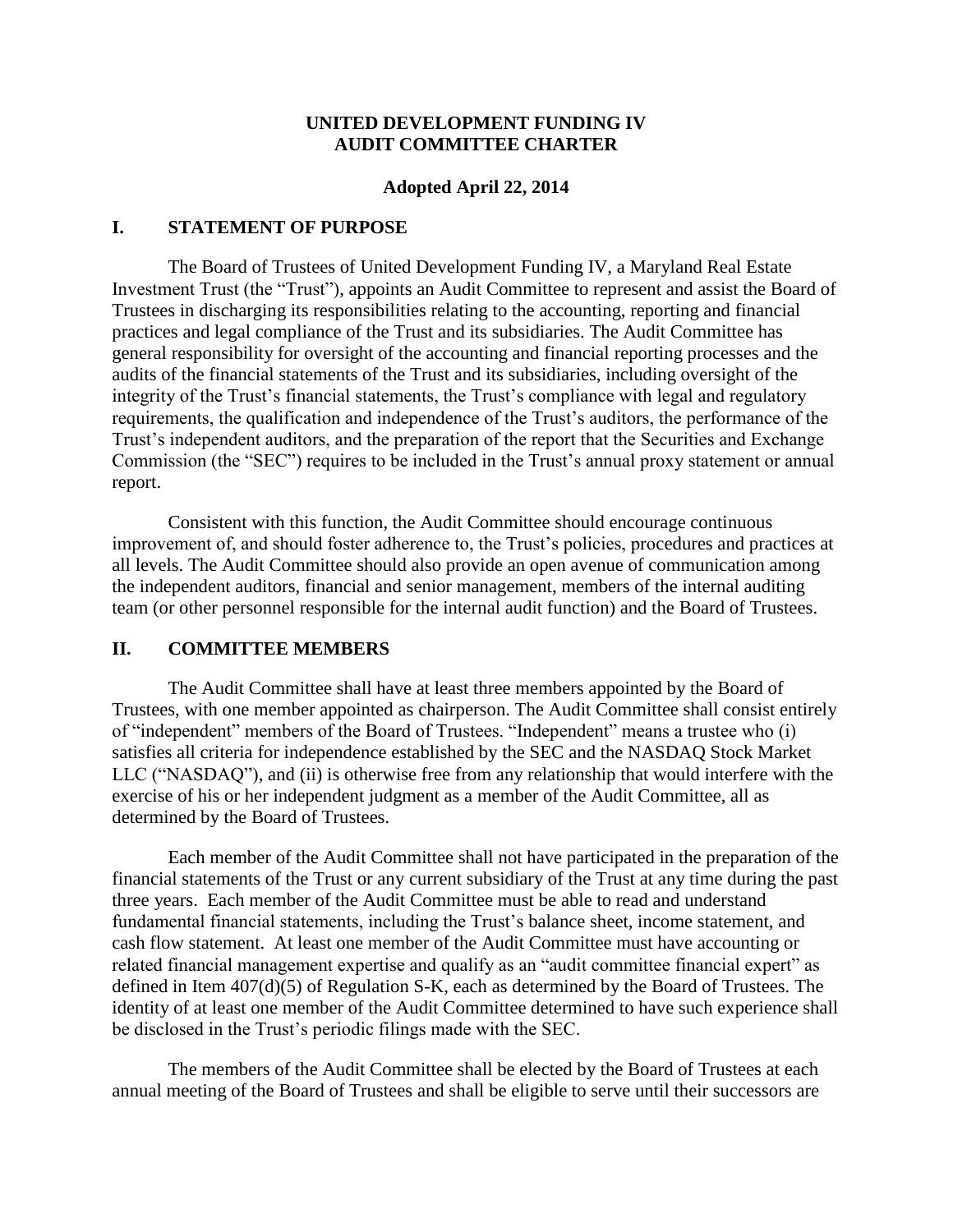duly elected and qualified. Unless a chair is elected by the full Board of Trustees, the members of the Audit Committee may designate a chair by majority vote of the full Audit Committee.

# **III. POWERS, DUTIES AND RESPONSIBILITIES**

In carrying out its intended purpose, the Audit Committee shall have the powers, duties and responsibilities delegated to it by the Board of Trustees as set forth below. The Audit Committee shall:

## *A. Services of Independent Auditors*

(a) Have direct responsibility for appointing (subject, if applicable, to shareholder ratification) and overseeing a public accounting firm registered with the Public Company Accounting Oversight Board to serve as the Trust's independent auditors and to perform the Trust's annual audit. This responsibility shall include the direct authority to retain and terminate such independent auditors, the sole authority to approve the terms and conditions of all audit engagements as well as all significant non-audit engagements with such independent auditors, and the sole authority to determine the compensation to be paid to such independent auditors and to require the Trust to provide funding for the payment of such compensation. This authority may not be delegated to management (although the Audit Committee may obtain input from management).

(b) Oversee the work performed by the Trust's independent auditors (including resolution of disagreements between management and the independent auditors regarding financial reporting). Such independent auditors shall report directly to the Audit Committee and shall be ultimately accountable to the entire Board of Trustees through the Audit Committee.

(c) Review with the independent auditors the scope of the audit, pre-approve the audit services (which may entail providing comfort letters in connection with securities underwritings) to be performed by the independent auditors, monitor the progress of the audit, and review the results of the annual audit examination and any reports of the independent auditors with respect to the Trust's financial statements or policies.

(d) Pre-approve any services provided to the Trust's executive officers or members of their immediate family by the Trust's independent auditors, as well as all non-audit services provided to the Trust by the independent auditors. In no event shall the Audit Committee engage the Trust's independent auditor towards perform any service enumerated in Section 201(a) of the Sarbanes-Oxley Act of 2002, as amended, except as may otherwise be provided by law or regulation, or approve any non-audit service that the SEC or other applicable regulatory authority determines is impermissible. Non-audit services that constitute less than 5% of the revenues paid by the Trust and its subsidiaries to the independent auditors may be approved by the Audit Committee (or one or more members authorized by the Audit Committee) after the services are commenced but before the completion of the audit, provided that such services were not recognized by the Trust at the time of the engagement to be non-audit services and such services are promptly brought to the attention of the Audit Committee. The Audit Committee shall ensure that the approval of non-audit services is disclosed in the public reports that the Trust is required to file with the SEC.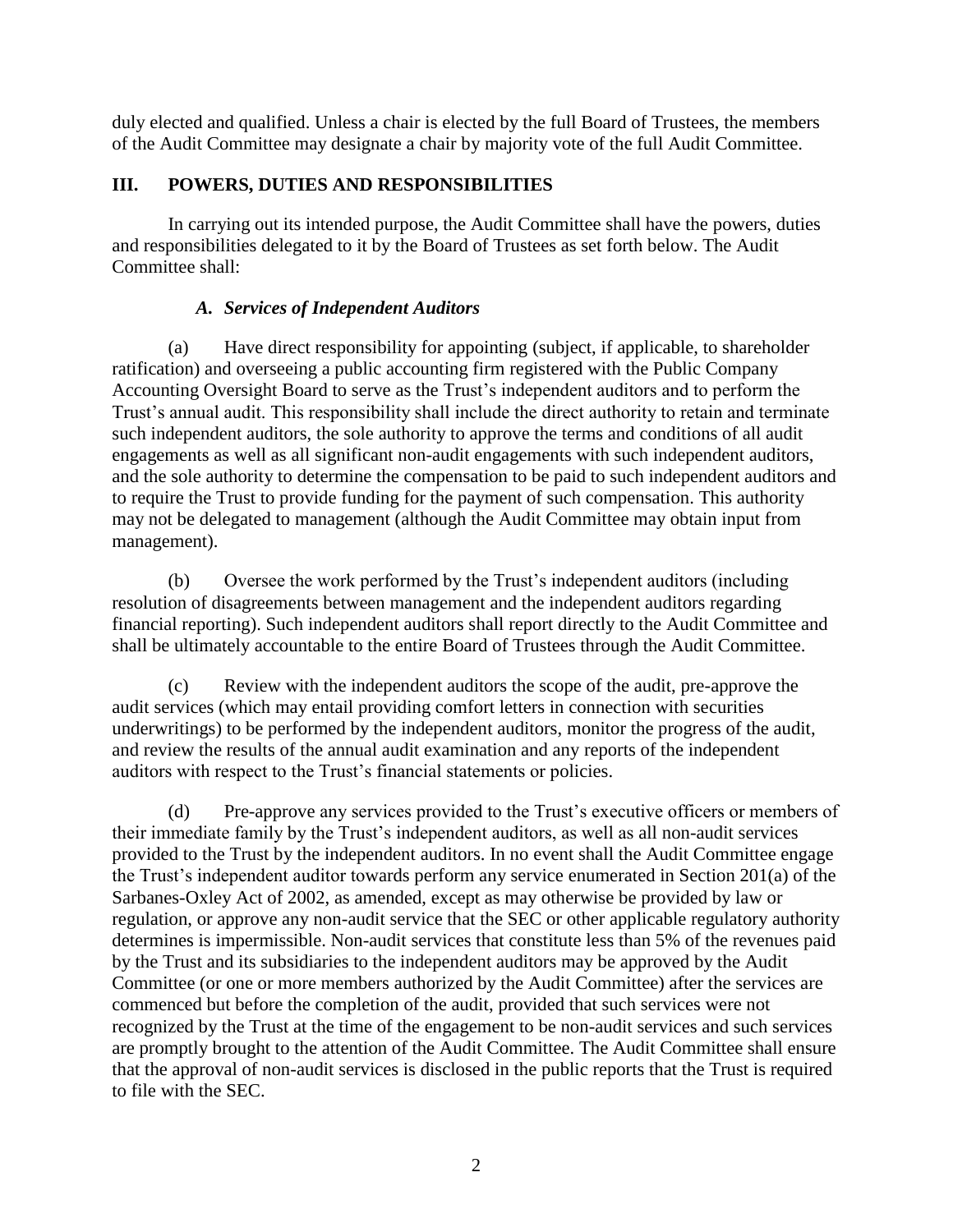(e) Review information, including written statements from the independent auditors, concerning any relationship between the auditors and the Trust or any other relationships or services that may adversely affect the independence of the auditors, and periodically assess the independence of the Trust's auditors as set forth in Independence Standards Board Standard No. 1 and the rules, regulations and standards of the SEC. The Audit Committee shall, at least annually, obtain and review a report by the Trust's independent auditors describing: (1) the firm's internal quality-control procedures; (2) any material issues raised by the most recent internal quality-control review, or peer review, of the audit firm, or by any inquiry or investigation by governmental or professional authorities, within the preceding five years, respecting one or more independent audits carried out by the firm, and any steps taken to deal with any such issues; and (3) all relationships between the independent auditors and the Trust. The Audit Committee shall present its conclusions on the matters contained in the aforementioned report to the Board of Trustees. In addition, the Audit Committee shall actively engage in a dialogue with the independent auditors with respect to any disclosed relationships or services that may affect the objectivity and independence of the independent auditors and shall take, or recommend that the entire Board of Trustees take, appropriate action to oversee the independence of the independent auditors. The Audit Committee shall evaluate the lead partner of the independent audit firm and whether such independent audit firm should be rotated, and present its conclusions to the Board of Trustees.

#### *B. Audit Practices and Financial Reporting Matters*

(a) Obtain and review all reports and other information that the independent auditors are required by law, rule or regulation to submit to the Audit Committee, including periodic reports on: (1) all critical accounting policies and practices to be used by the Trust; (2) all alternative treatments of financial information within generally accepted accounting principles in effect from time to time ("GAAP") that have been discussed with management, the ramification of the use of such alternative disclosures and treatment, and the treatment preferred by the independent auditors; (3) other material written communications between the independent auditors and management of the Trust, such as any management letter or schedule of unadjusted differences; and (4) any material financial arrangements of the Trust that do not appear on the financial statements of the Trust.

(b) Meet to review and discuss with management and the independent auditors the Trust's annual audited financial statements and quarterly financial statements, including a discussion of the Trust's disclosures under "Management's Discussion and Analysis of Financial Condition and Results of Operations" and a discussion with the independent auditors of their judgments as to the quality of the Trust's accounting principles.

(c) Review with management and the independent auditors the results of any significant matters identified as a result of the independent auditors' interim review procedures prior to the filing of each quarterly report on Form 10-Q or as soon thereafter as possible. The Audit Committee may delegate this function to one or more of its members having sufficient accounting or financial management expertise to perform such review.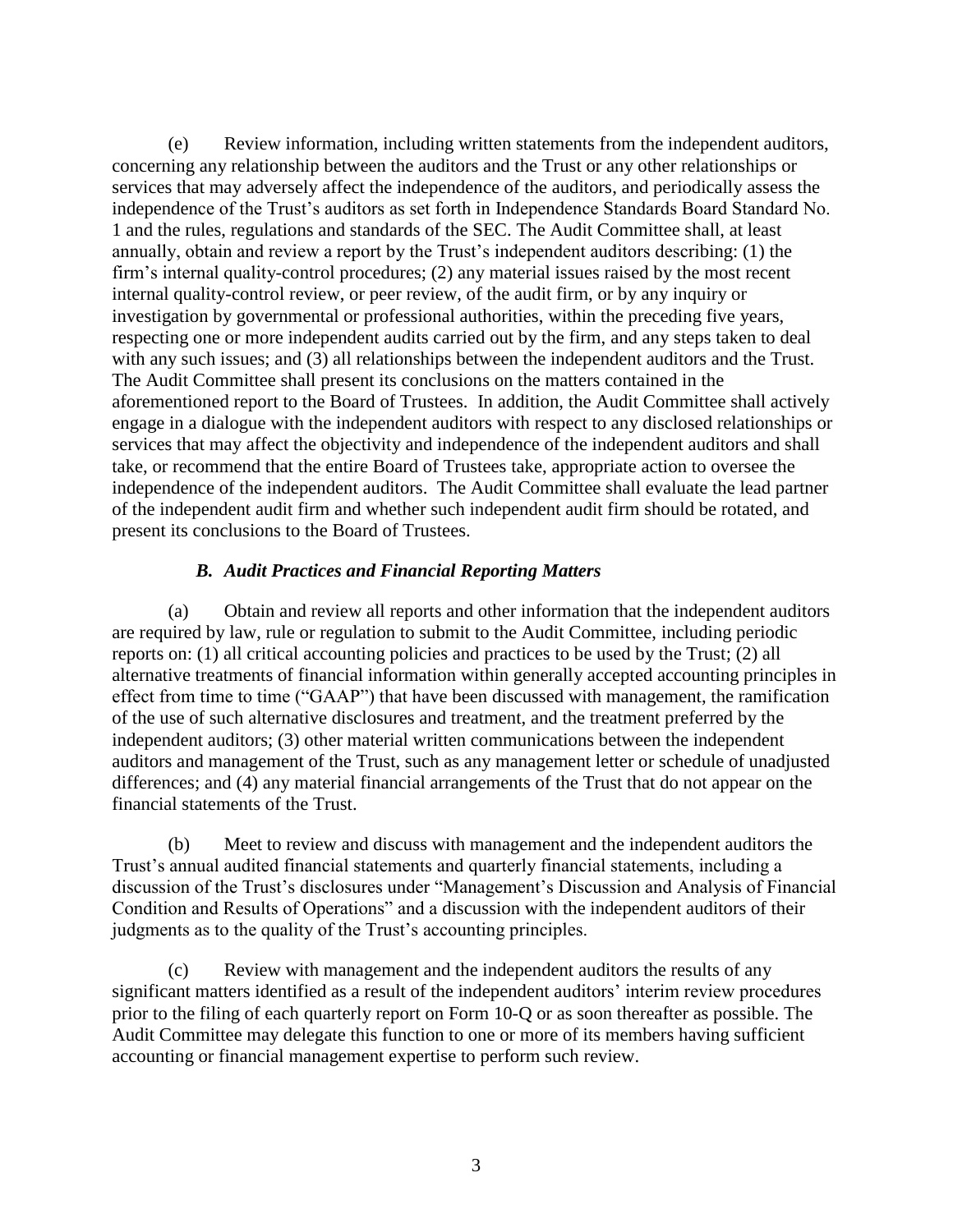(d) Discuss, if applicable, at least generally, earnings press releases and financial information and earnings guidance provided to analysts and rating agencies.

(e) Establish guidelines for the Trust's internal audit function, review the qualifications, appointment, replacement, reassignment and dismissal of senior management members of the Trust's internal audit team (or other personnel responsible for the internal audit function), review the annual program and schedule for the Trust's internal audits, review audit reports submitted by the internal auditing staff and, at least quarterly, review the adequacy of the Trust's internal controls.

(f) Review changes in the accounting policies of the Trust and accounting and financial reporting proposals that may have a significant impact on the Trust's financial reports, and make reports on the foregoing to the Board of Trustees.

(g) Regularly review with the independent auditors any audit problems or difficulties and management's response, including any restrictions on the scope of the independent auditors' activities or access to information and any significant disagreements with management. This review should address: (1) any accounting adjustments that were noted or proposed by the independent auditors but rejected by management; (2) any communications between the audit team and the independent auditor's national or international office respecting auditing or accounting issues presented by the engagement; and (3) any "internal control" letter issued or proposed to be issued by the independent auditors to the Trust. This review should also include a discussion of the responsibilities, budget and staffing of the Trust's internal audit function.

(h) Meet separately and periodically with management, internal auditors (or other personnel responsible for the internal audit function) and independent auditors in connection with the performance of its oversight function.

# *C. Trust Governance Policies and Compliance*

(a) Prepare the report that SEC rules require to be included in the Trust's annual proxy statement or annual report.

(b) Establish clear policies for the Trust to follow in hiring employees or former employees of the independent auditors (which may include a prohibition on such hiring). Any such policies should consider the restriction that no registered public accounting firm may audit the Trust if the Trust's chief executive officer, chief financial officer, chief accounting officer, controller or other persons serving similar functions were employed by the accounting firm and participated in the Trust's audit during the one year prior to commencement of the audit.

(c) Discuss with management policies with respect to financial risk assessment and management, including guidelines to govern the process by which the Trust undertakes financial risk assessment and management. Such discussion should include the Trust's major financial risk exposures and the steps management has taken to monitor and control such exposures.

(d) Conduct an annual review of: (1) major issues regarding accounting principles and financial statement presentations, including any significant changes in the Trust's selection or application of accounting principles, and major issues as to the adequacy of the Trust's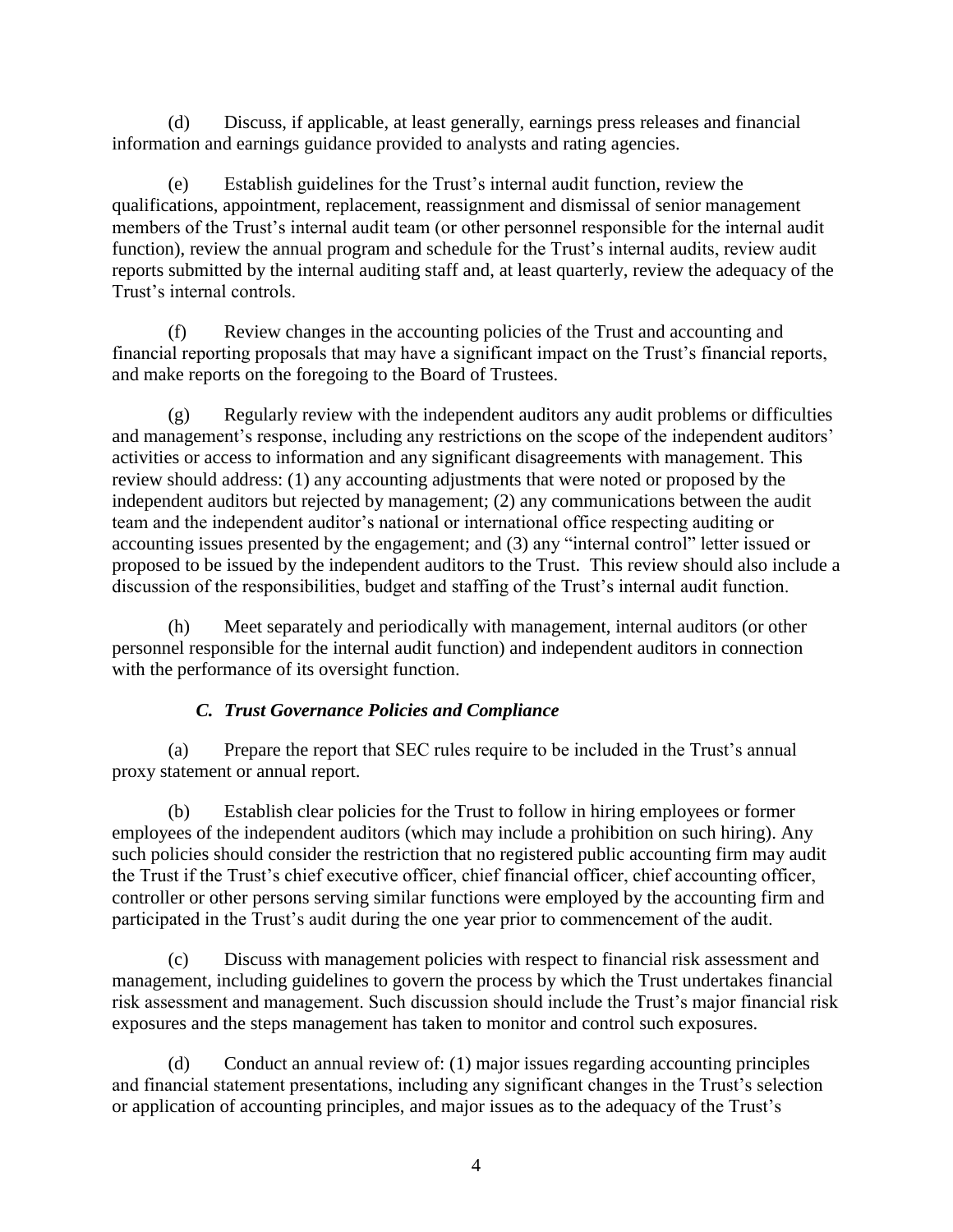internal controls and any special audit steps adopted in light of material control deficiencies; (2) analyses prepared by management and/or the independent auditors setting forth significant financial reporting issues and judgments made in connection with the preparation of the financial statements, including analyses of the effects of alternative GAAP methods on the financial statements; (3) the effect of regulatory and accounting initiatives, as well as off-balance sheet structures, on the financial statements of the Trust; (4) the type and presentation of information to be included in earnings press releases (paying particular attention to any use of "pro forma," or "adjusted" non-GAAP, information), as well as review any financial information and earnings guidance provided to analysts and rating agencies; and (5) the adequacy of the Audit Committee Charter.

(e) Review with management and the independent auditors any correspondence with regulators or governmental agencies and any employee complaints or published reports that raise material issues regarding the Trust's financial statements or accounting policies, including any fraud involving management or other employees who have a significant role in the Trust's financial reporting. In connection therewith, the Audit Committee shall establish procedures for (1) the receipt, retention and treatment of complaints received by the Trust regarding accounting, internal accounting controls or auditing matters, and (2) the confidential, anonymous submission by employees of the Trust of concerns of questionable accounting or auditing matters.

(f) Establish procedures for the receipt, retention and treatment of reports of evidence of a material violation made by attorneys appearing and practicing before the SEC in the representation of the Trust or any of its subsidiaries, or reports made by the Trust's management in relation thereto.

## *D. General Powers*

(a) Have the authority to cause the Trust to reimburse the Audit Committee for all ordinary administrative expenses that are necessary or appropriate in carrying out its duties.

(b) Have the ability (but not the obligation) to conduct or authorize, if it considers appropriate, investigations into any matters within the scope of its responsibilities.

(c) Have the authority (without separate approval from the Board of Trustees) to obtain advice, services and assistance from outside legal, accounting or other advisors, as the Audit Committee deems necessary to assist it in carrying out its responsibilities, to determine the compensation for any such advisors, and to receive from the Trust funding in an amount that is appropriate as determined by the Audit Committee to pay for such advisors.

(d) Perform such activities consistent with this Charter, the Trust's Bylaws and applicable law as the Board of Trustees or the Audit Committee deems necessary or appropriate.

(e) Otherwise make regular reports and recommendations to the Board of Trustees within the scope of its functions. The Audit Committee should review with the Board of Trustees any issues that arise with respect to the quality and integrity of the Trust's financial statements, the Trust's compliance with legal and regulatory requirements, the qualification and independence of the Trust's auditors, and the performance of the Trust's internal audit function and independent auditors (or other personnel responsible for the internal audit function).